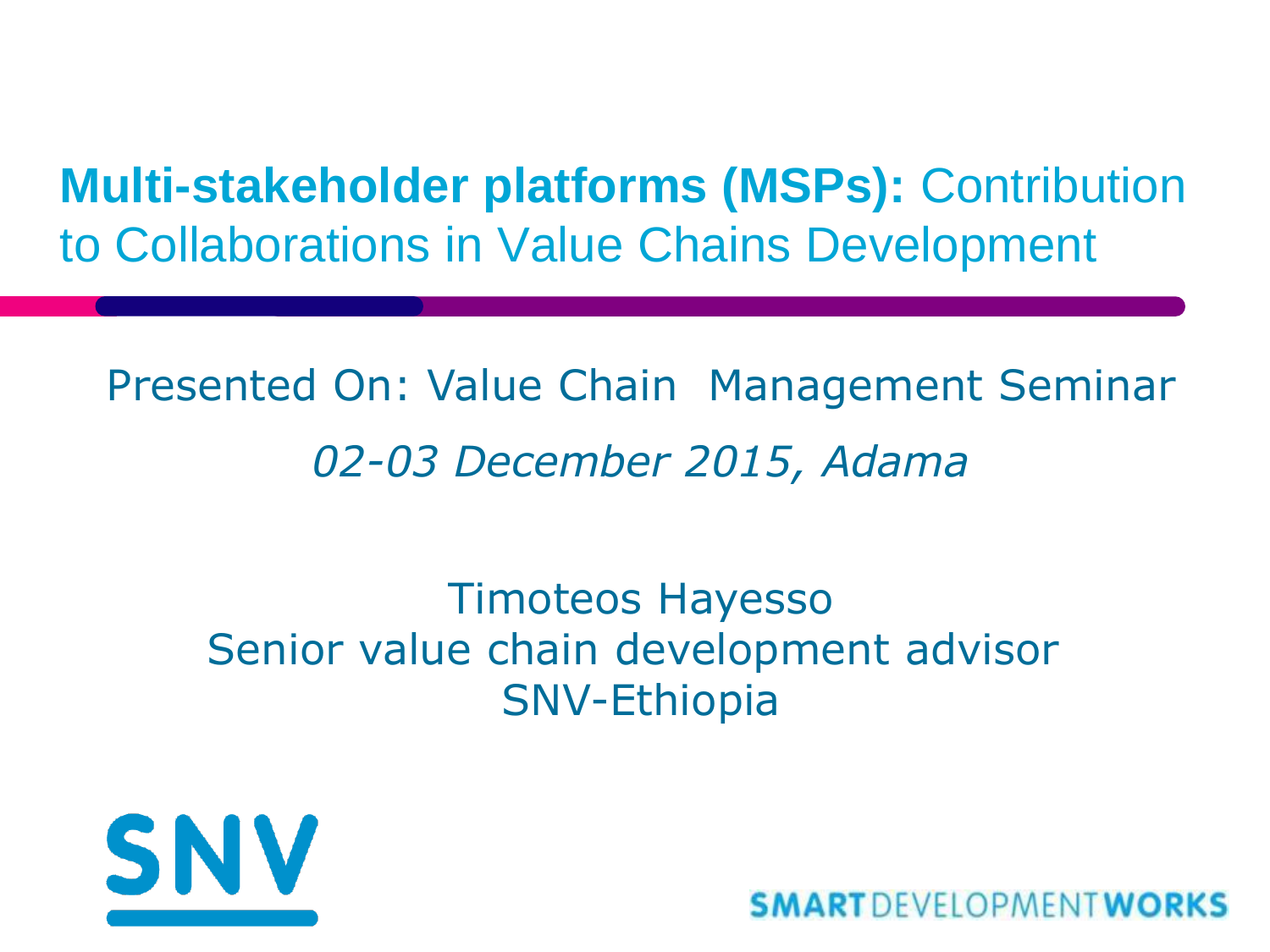### **Introduction**

MSPs (also called chain platforms) can help to bring actors operating directly or indirectly in the chain together and realize common objectives through dialogue and cooperation.

*(Vermeulen et al. 2008)*

- Multi-stakeholder platforms (MSPs) are increasingly recognized by researchers and practitioners as promising mechanisms for stimulating economies in developing countries.
	- $\triangleright$  As a result, an increasing number of non-governmental organizations (NGOs) and private enterprises are participating in such platforms.

*Drost, S. and et.al, 2011 (Maastricht School of Management)*

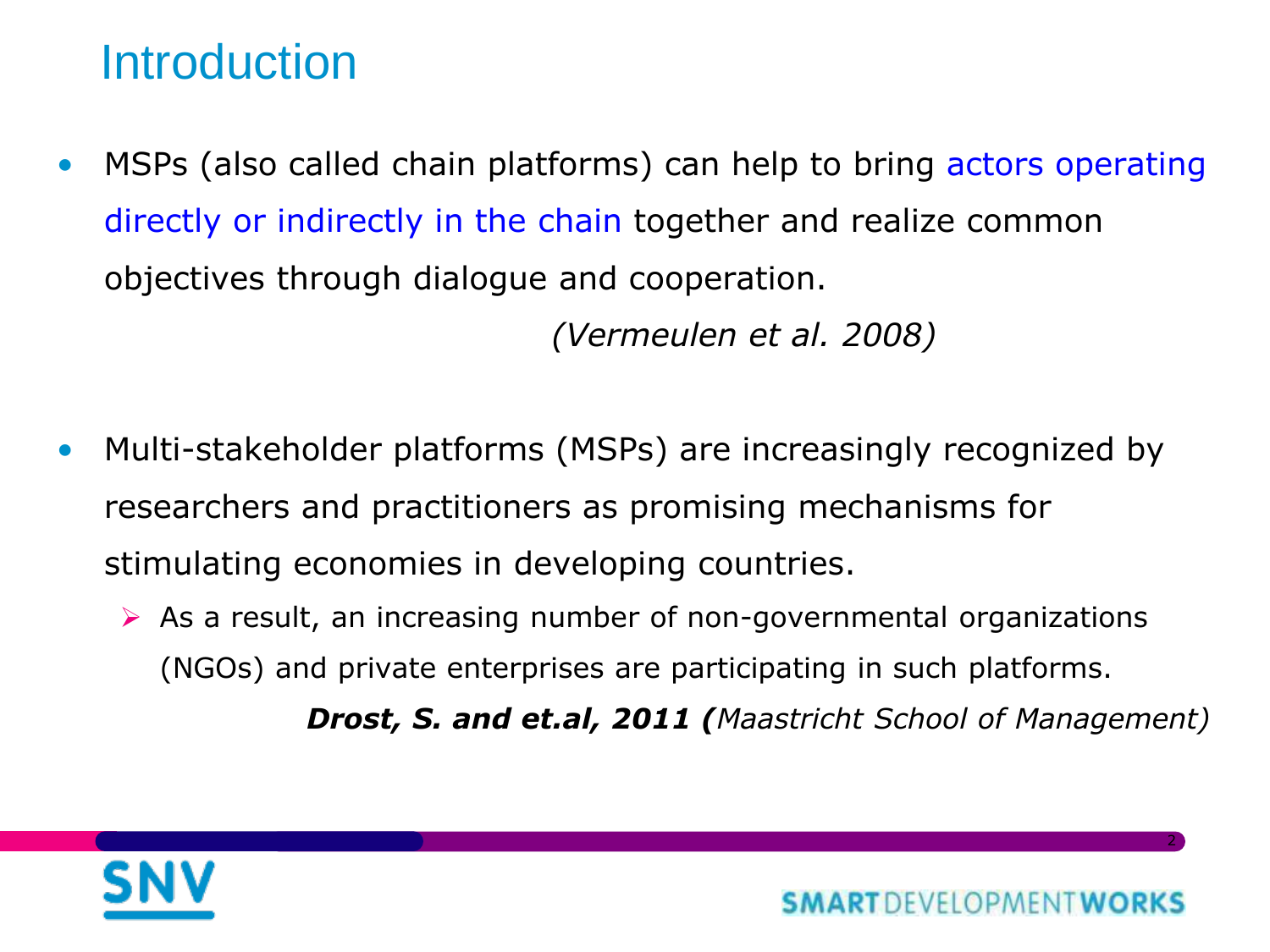## Introduction … cont'd

- Agricultural value chains in developing countries can only be developed by mitigating/removing a number of *institutional barriers to upgrading by value chain actors (stakeholders).*
	- **EXEC** Key barriers include lack of access to knowledge, to capital, to predictable **markets, and to organizations**.
	- $\triangleright$  Therefore, VC MSPs are supposed to facilitate changes conditional to VCD by addressing these key barriers.
- The actual mechanism that is involved in the change is the **collaborations** that are both highly embedded and which highly involves partners (VC actors – primary and secondary)
	- MSPs that better meet the *conditions for fruitful collaboration* can generate more effects leading to institutional change.

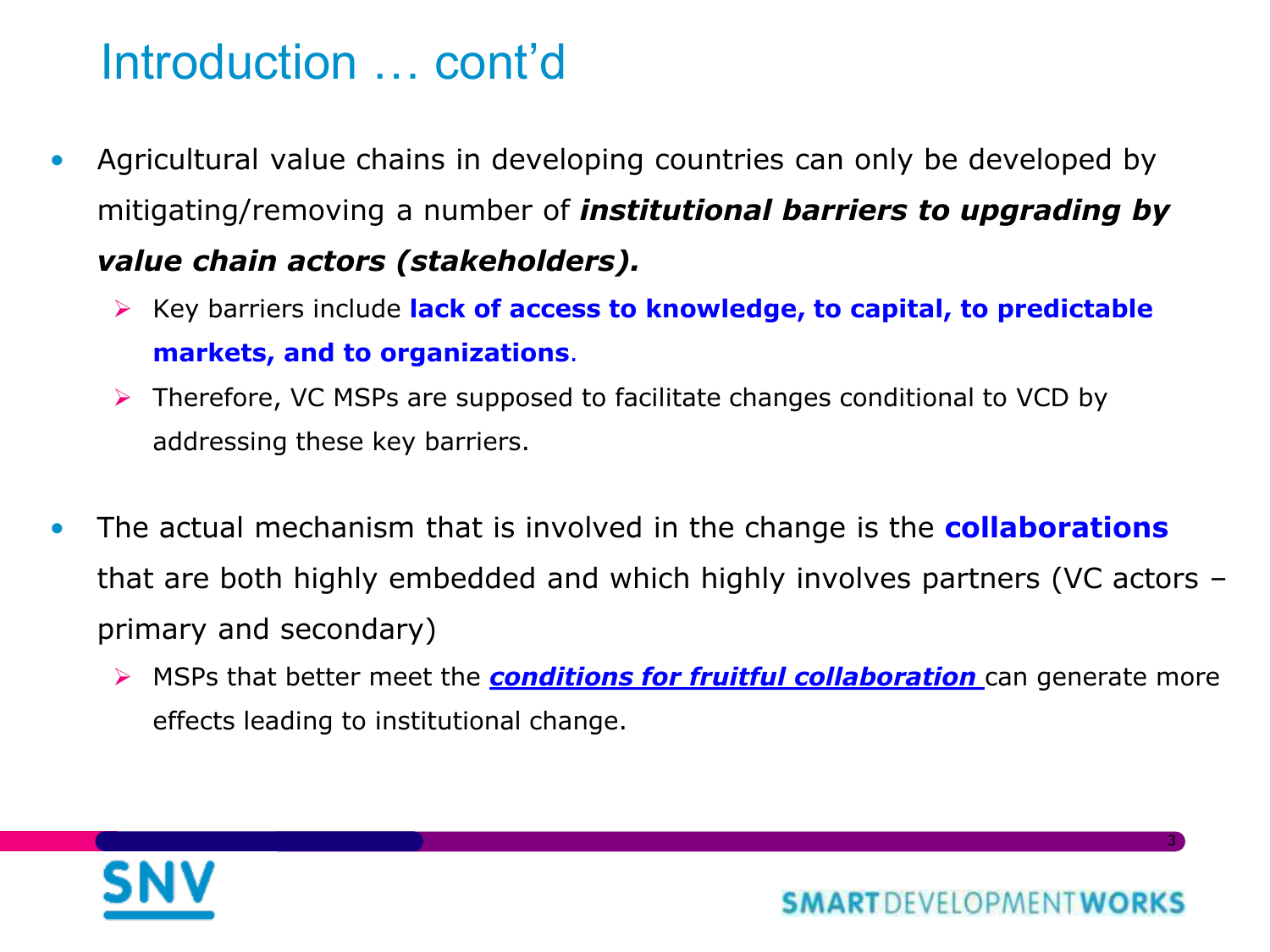## **What are the conditions for fruitful collaboration?**

- The most common MSPs (CGs) dynamics, which are critical conditions for fruitful collaboration are:
	- 1. Goal alignment,
	- 2. Stakeholder involvement
	- 3. Governance and
	- 4. Embeddedness

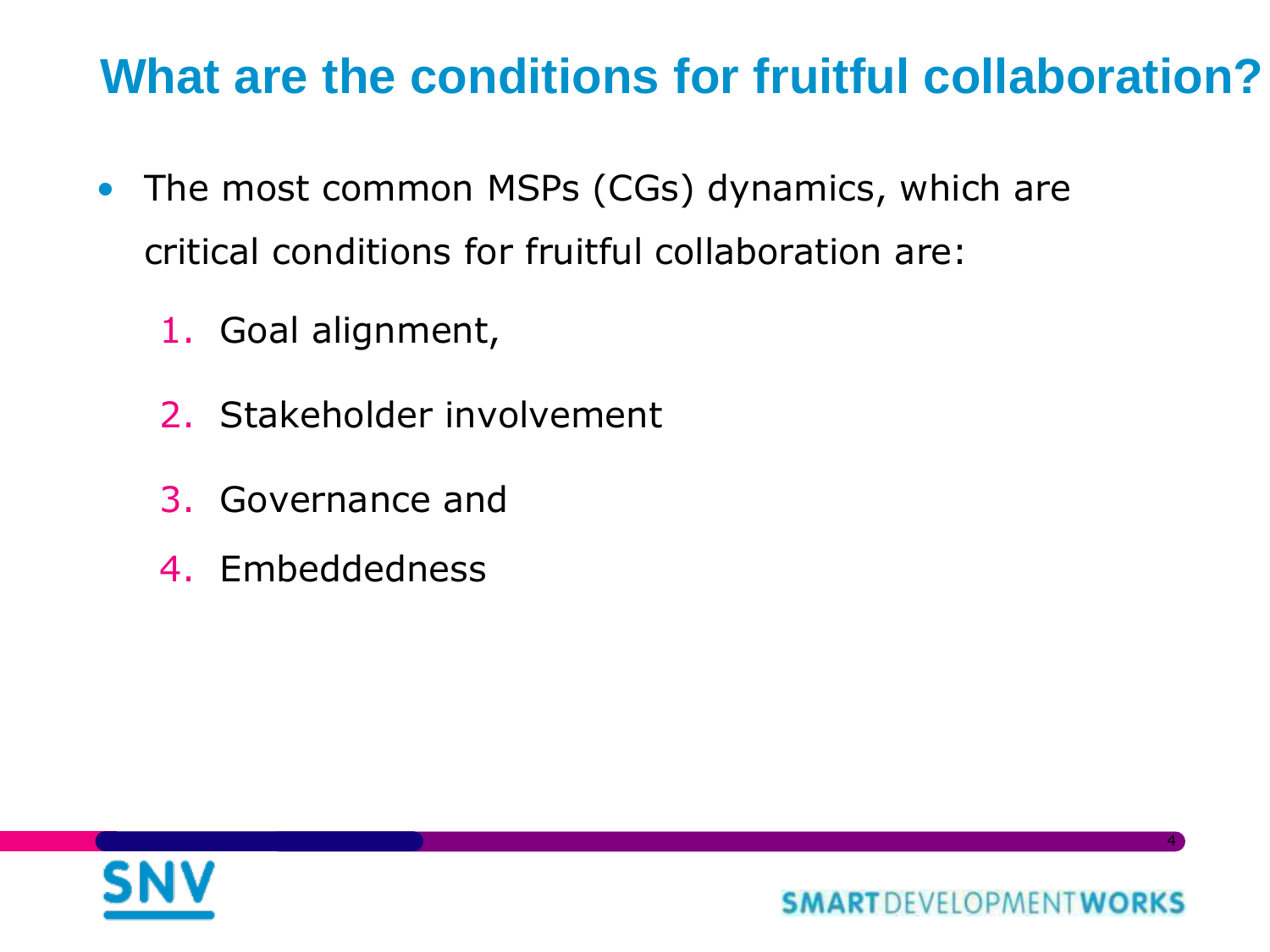#### **Contextual framework**





**SMARTDEVELOPMENTWORKS** 

Title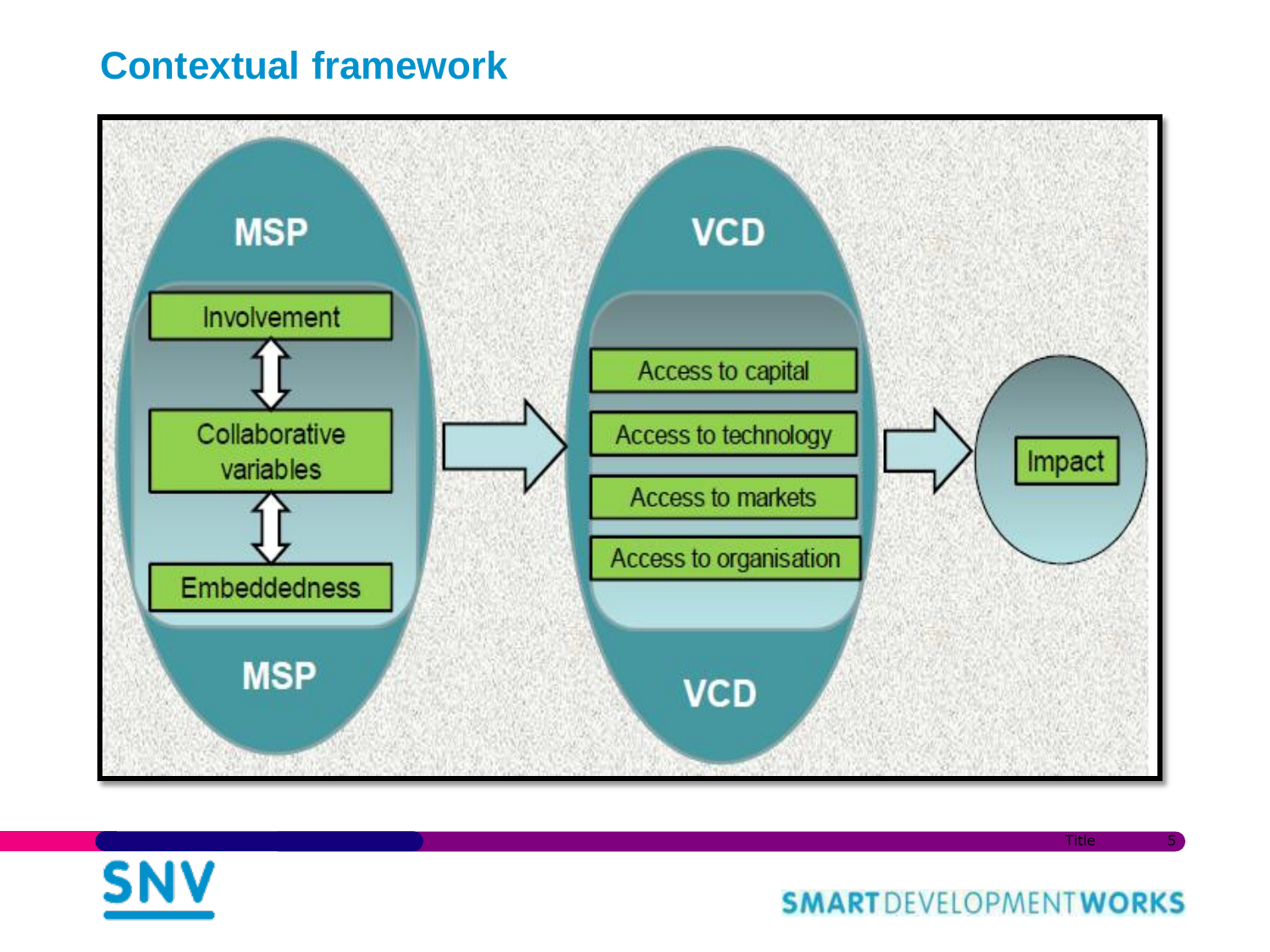# 1. Goal Alignment

- Goal alignment by stakeholders is considered to contribute to the effectiveness of collective goal-setting processes, which, in turn, positively influences the success of the MSPs. Stakeholder goals are related to their 'Theory of Change - ToC'.
- The ToC should air considerable optimism about the unity that can be achieved among stakeholders in respect of the strategic intervention plans.

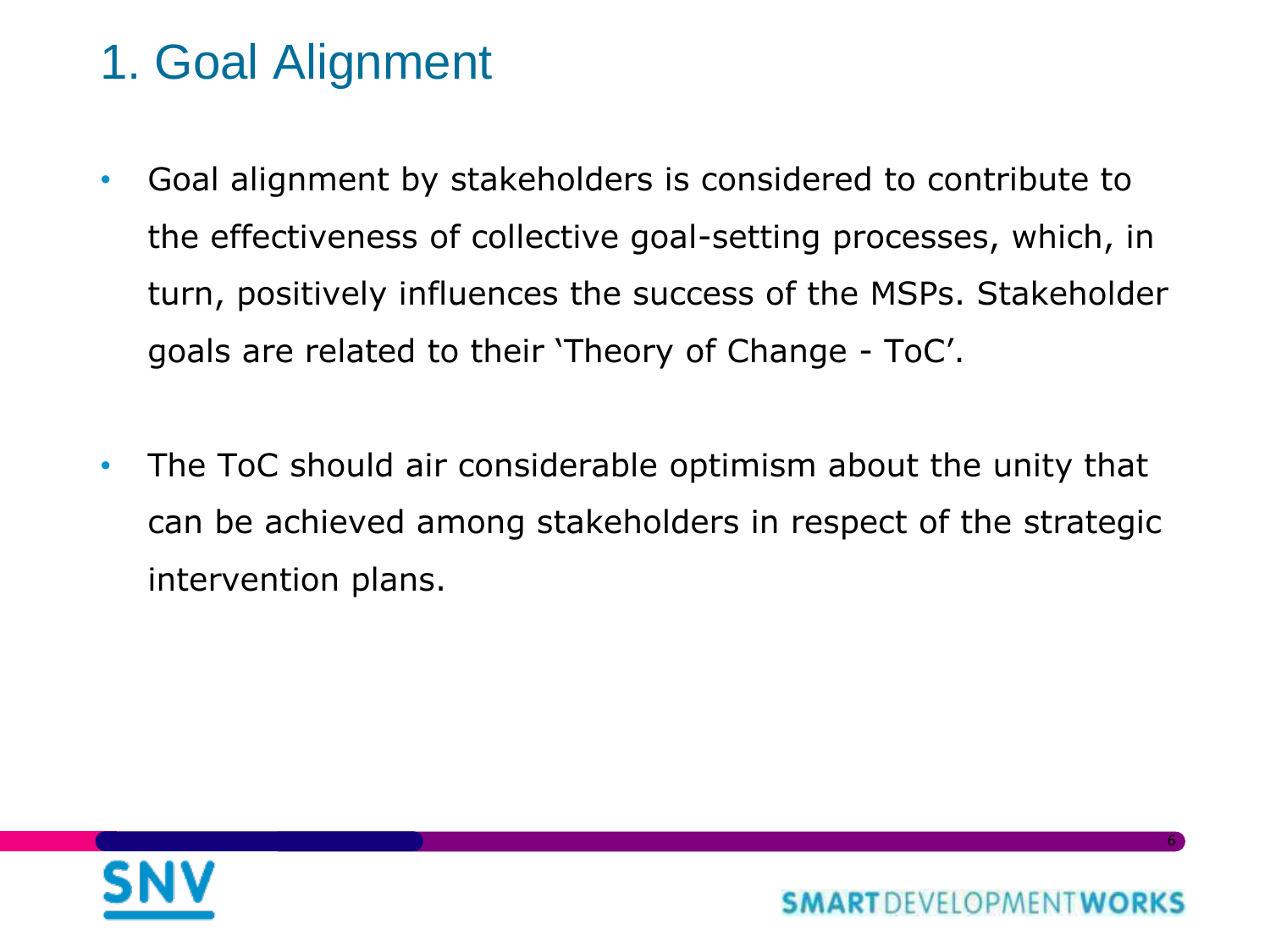#### **2. Stakeholder involvement**

- Was there a 'COMPELLING CASE' (MOTIVATING FACTOR) as driver of each value chain actor to participate?
- Are the MSPs driven by an important need that can be best fulfilled through an MSP (CG), and that is recognized and accepted by all members?

#### *Examples:*

- 1) the need to initiate a multi-stakeholder platform where actors from different sectors (private sector, government, and civil society - NGOs) meet and work together to better link smallholder producers and processors to (international) markets. **OR**
- 2) the need for collaboration in a multi-stakeholder platform to tackle the problems in each sector and to create change in the whole country.
- Is there a built TRUST among actors?
	- $\triangleright$  Trust building is the critical position in either the internal or external dynamics of the MSPs. It influences both conditions for collaboration (i.e. distrust obstructs the process of identifying common and shared goals) as well as outcomes of the collaboration (i.e. facilitating the establishment of business to business relations).

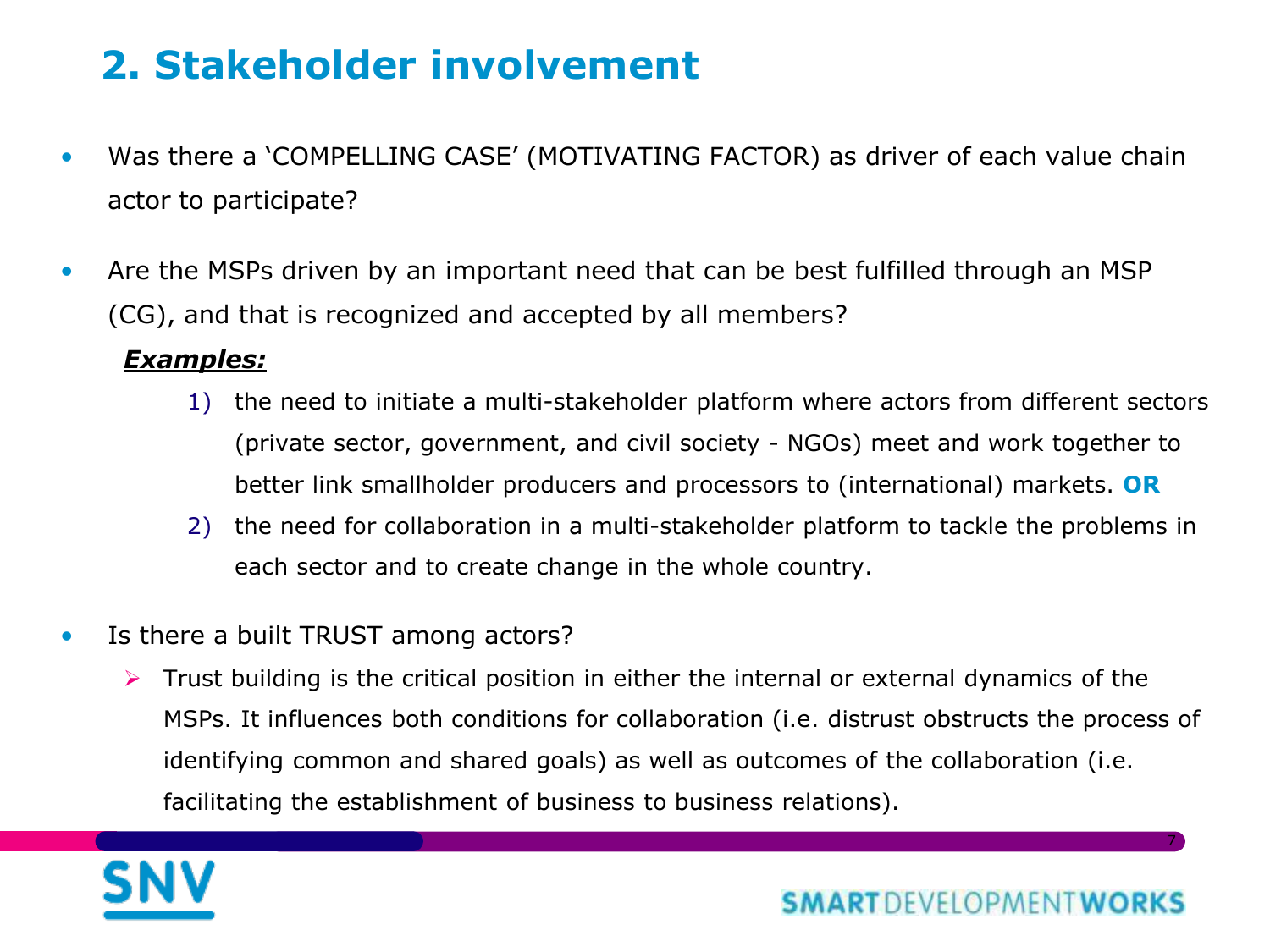## 3. Governance of MSPs

• MSPs are often considered as highly promising alternative forms of governance. They are inclined to be horizontally organized, with a greater degree of flexibility and openness than traditional and more hierarchal forms of governance.

*"Although MSPs may create more understanding between various parties sitting at the same table, it is questionable whether MSPs are in reality horizontal processes in such contexts (i.e. culture, kinship, political), or is there a degree of verticality present, related to internal power sharing and leadership"* 

#### *(Warner, 2006:22, as cited by Drost, S. and et.al, 2011).*

- Meaning, actors participating in multi-stakeholder platforms do not necessarily have equal powers to negotiate, and influence the process of agenda setting, selection of stakeholders and decision making.
	- $\triangleright$  Therefore, there should be a leadership role in facilitating MSPs. Searching for such a 'credible leader' (who can drag and push) is recommendable, but only if he or she can act as a *primus inter pares (*first among equals)*.*

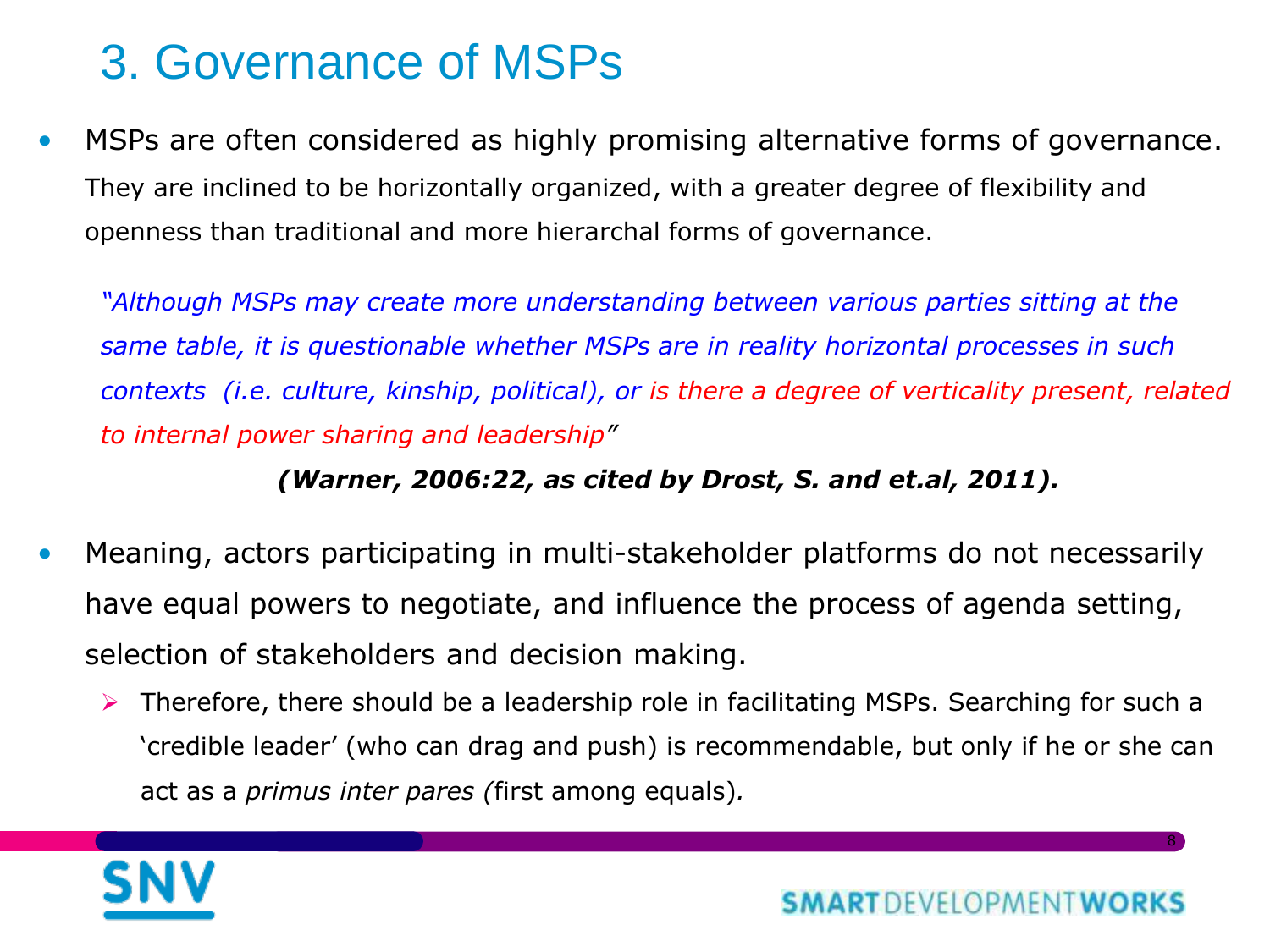### 4. **Embeddedness**

- Here embeddedness is about the quality of being firmly & deeply rooted/fixed in the system. In MSPs context, this include:
	- $\triangleright$  The embeddedness of participating organizations in MSPs
	- $\triangleright$  The embeddedness of MSPs in society (private sector, government, in NGOs, etc.);
	- $\triangleright$  MSPs facilitating projects/programmes Inter organizational embeddedness.
- The actors involved in multiple MSPs transfer information and contacts from one MSP to the other to the benefit of the members, and enhance the general networking opportunities for them. In this way they contribute to the effectiveness of the each MSP.
- The **fruitful relationships with the government** are indispensable in the overall development of the value chains, sub sectors /sectors. The sectors' performances are constrained when there are no government agencies onboard to adopt, implement and enforce (for example: basic food safety standards, contract farming, etc.)
- MSPs facilitating projects/programmes are not the sole operators involved in the given VCD, but are embedded in a **broader national /international development networks -** this in return, helps MSPs to benefit from such networks.

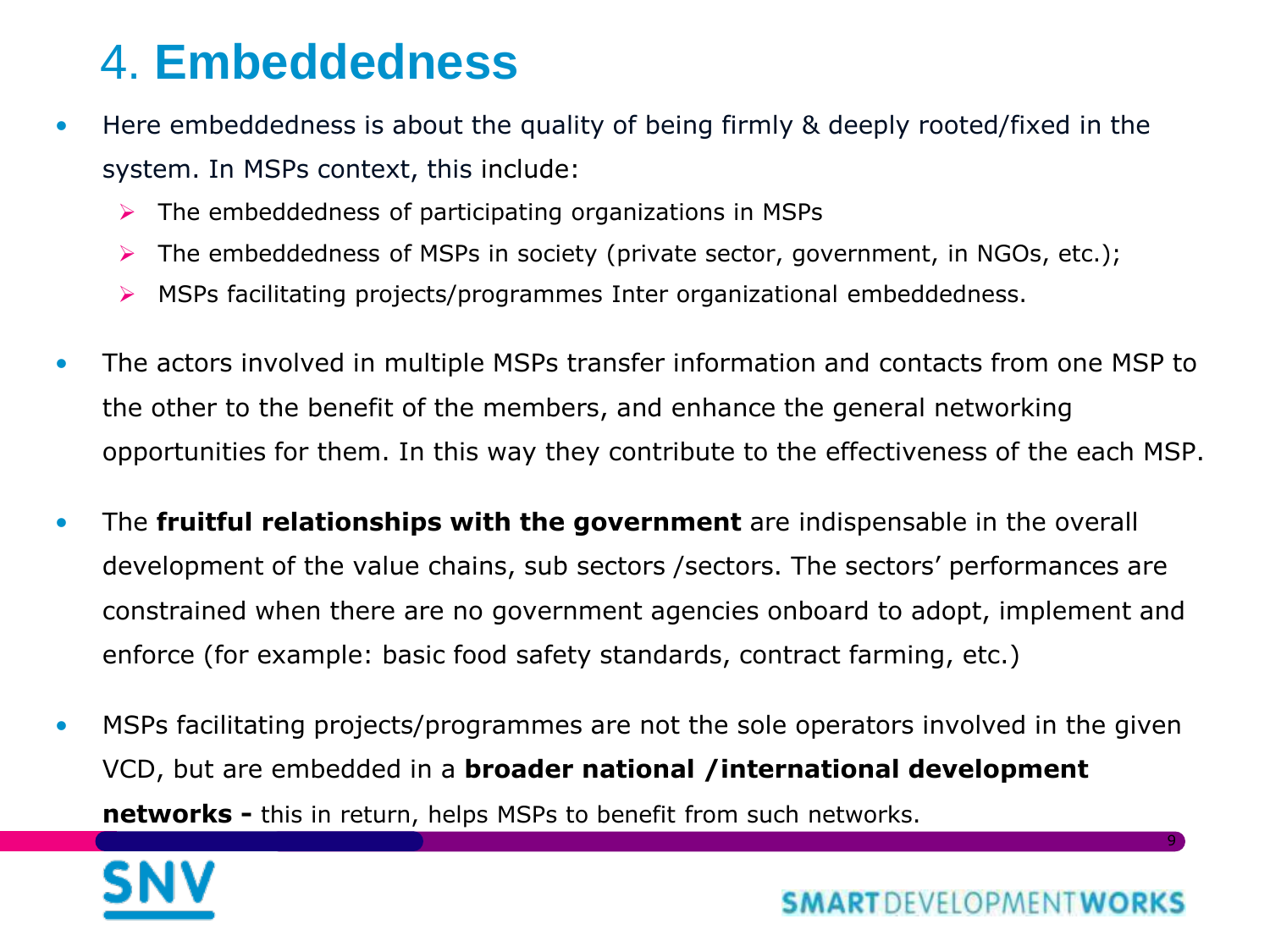Experience of SNV-Ethiopia in facilitating MSPs for changes needed for the development of value chains



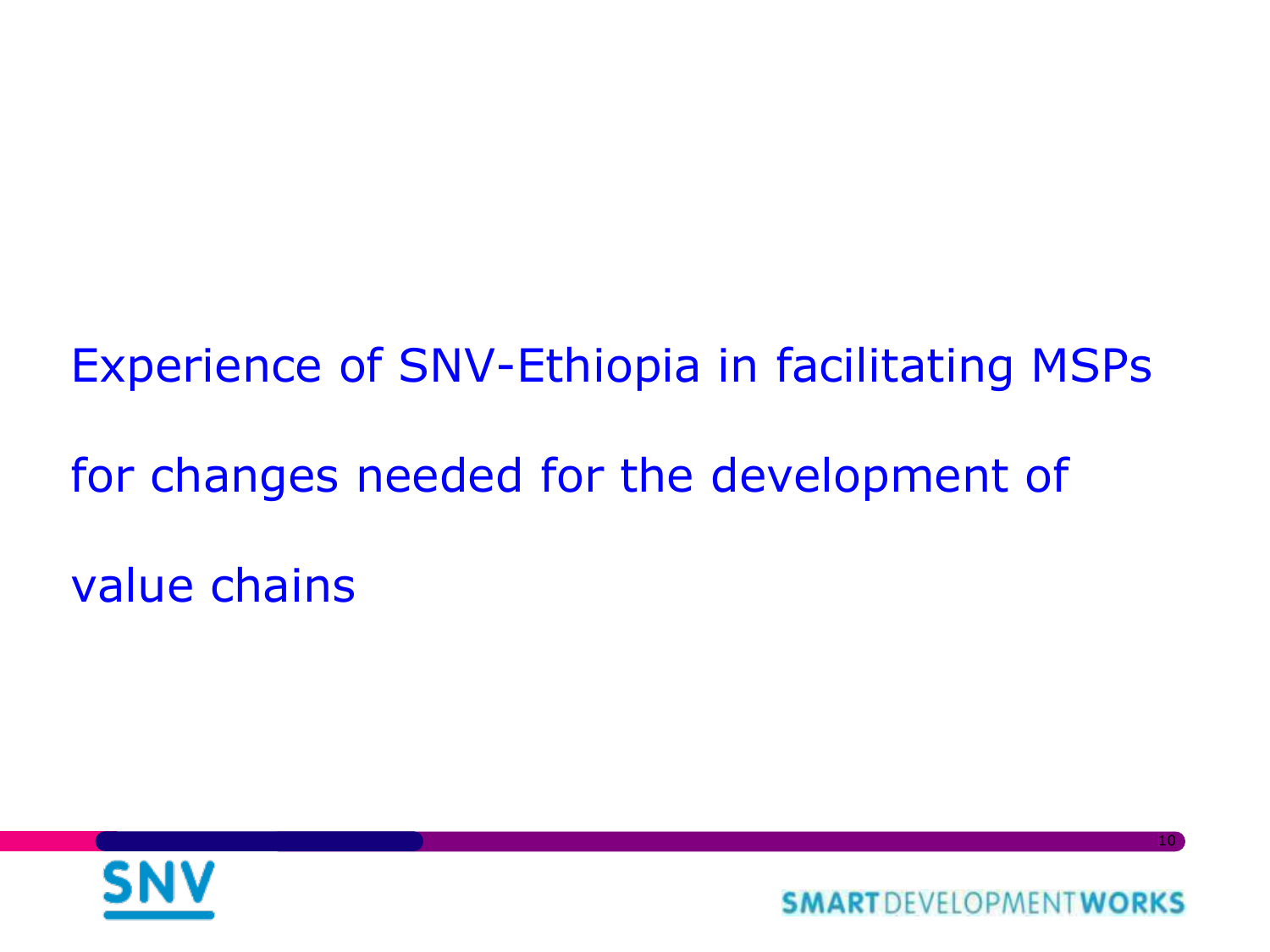#### **SNV-Ethiopia VCD approaches**



- Sector/Institutional development
- Business development
- Knowledge development and learning
- Service providers capacity development
- The concept is built in such a way hat:
	- $\triangleright$  Sector development provides for opportunities,
	- $\triangleright$  Business development turns opportunities into results, &
	- knowledge development and service capacity development assures

sustainable up-scaling of the approach



**SMART** DEVELOPMENT WORKS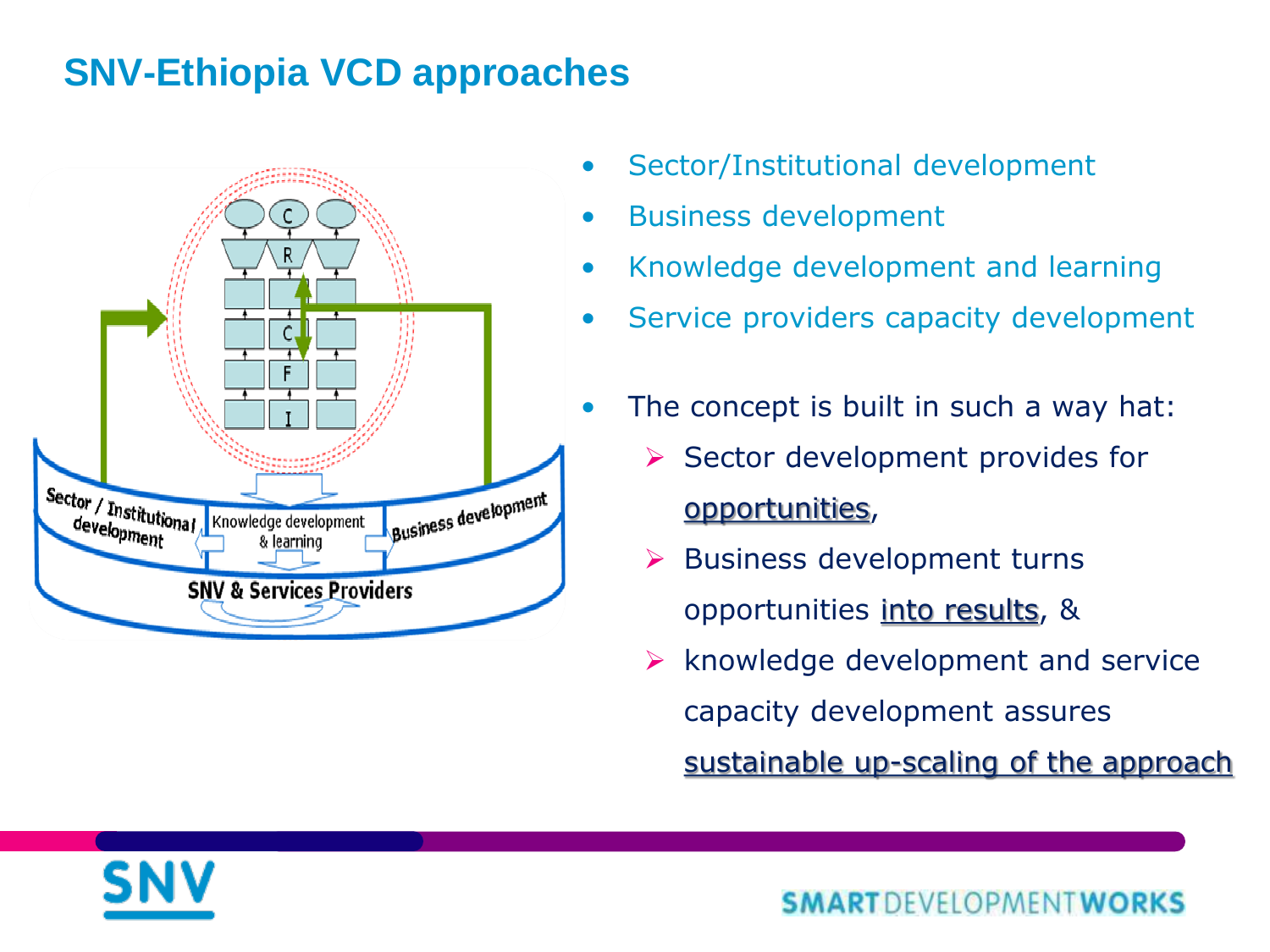## SNV Sector/Institutional development approach

- Multistakeholder platforms facilitation
	- Quarterly meetings of CG
- Value chain financing
	- Pilot B2B, sector funds & up scaling
- Producer group strengthening
	- **Trainings, Planning, Market linkages**
- Service providers strengthening
	- LCBs Competence pool BDS trainings & intern jobs facilitation

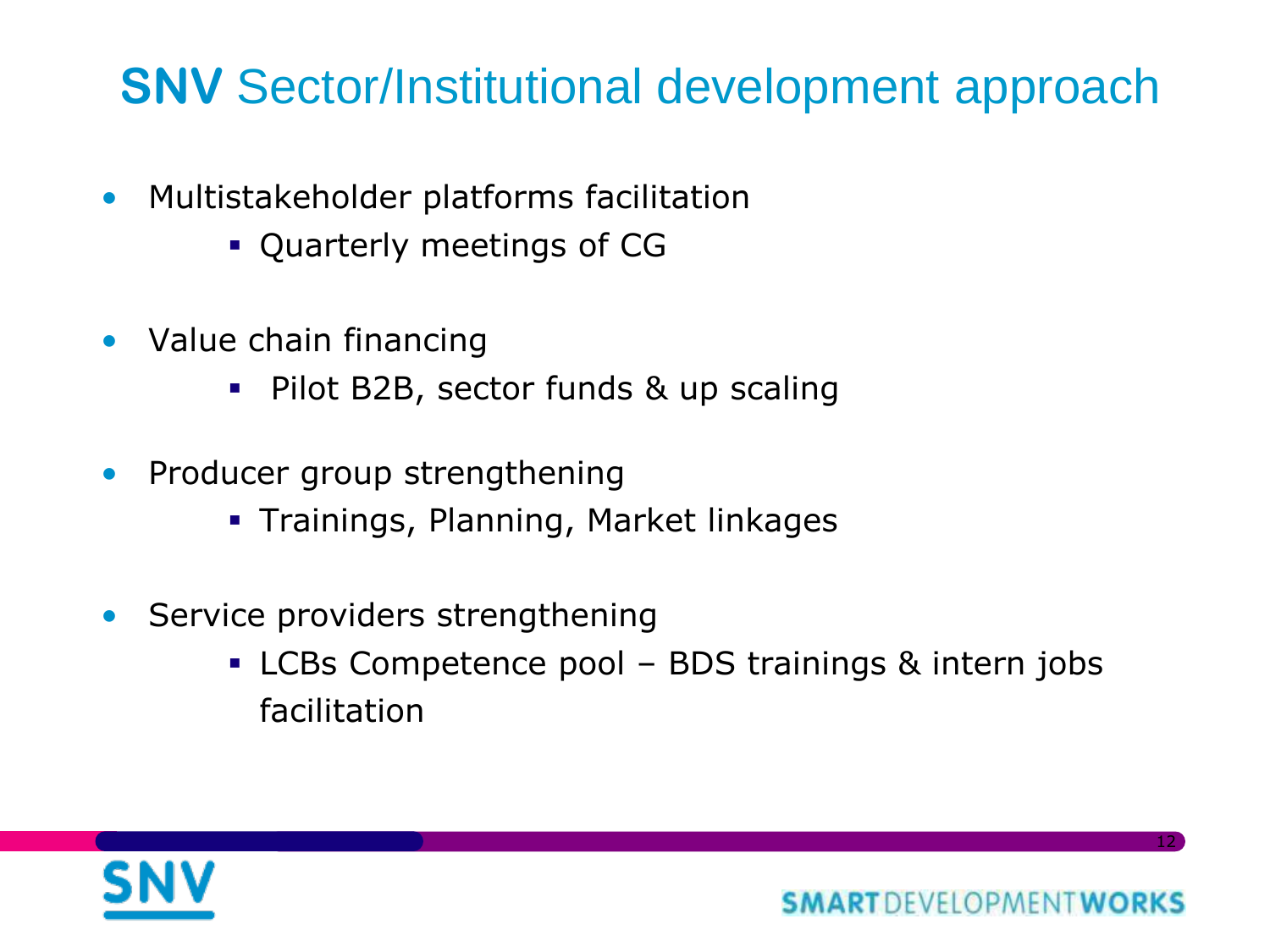# SNV's MSP (CG) Facilitation process

- One of the very first steps of the SNV VCD programmes was to identify key actors involved in within each agricultural subsectors.
	- $\triangleright$  These ranged from private sector companies, smallholder farmers, producer organizations, government bodies and non-governmental organizations (NGOs) to research institutions and aid agencies.
- Representatives of each stakeholder group were invited to participate in the establishment of four sub-sector consultative platforms

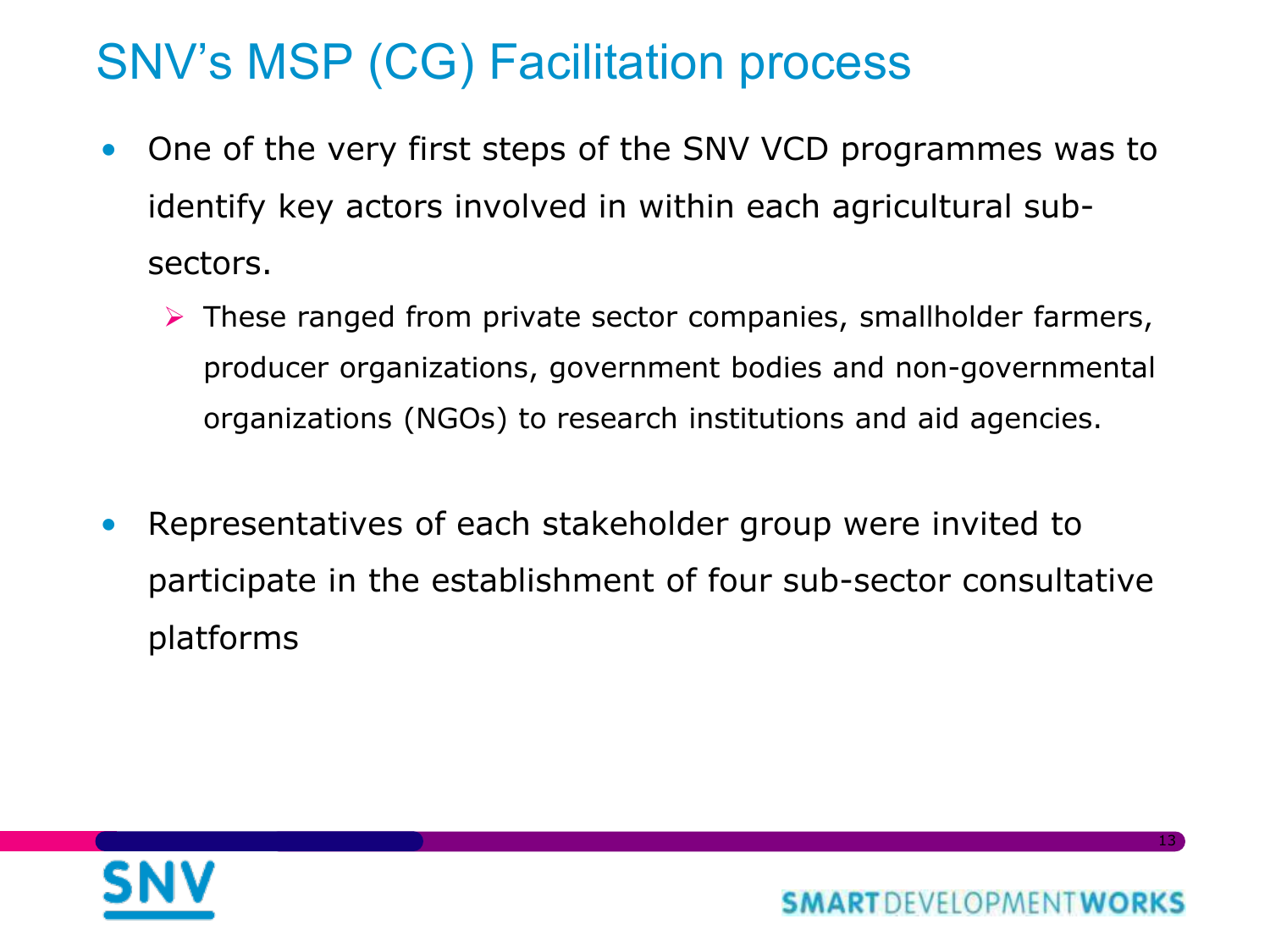# Specific roles of the MSPs (CGs)

- Discuss and review SIPs
- Discuss policy and operational issues at different levels and refer them to appropriate levels for action
- Mediate conflicts of interest between partners
- Coordinate programme activities to avoid overlaps
- Decides on priority subjects for project/programme budgets (funds)
- Facilitate communication and coordination with other interventions and actors
- Initiate periodic experience-sharing and learning sessions

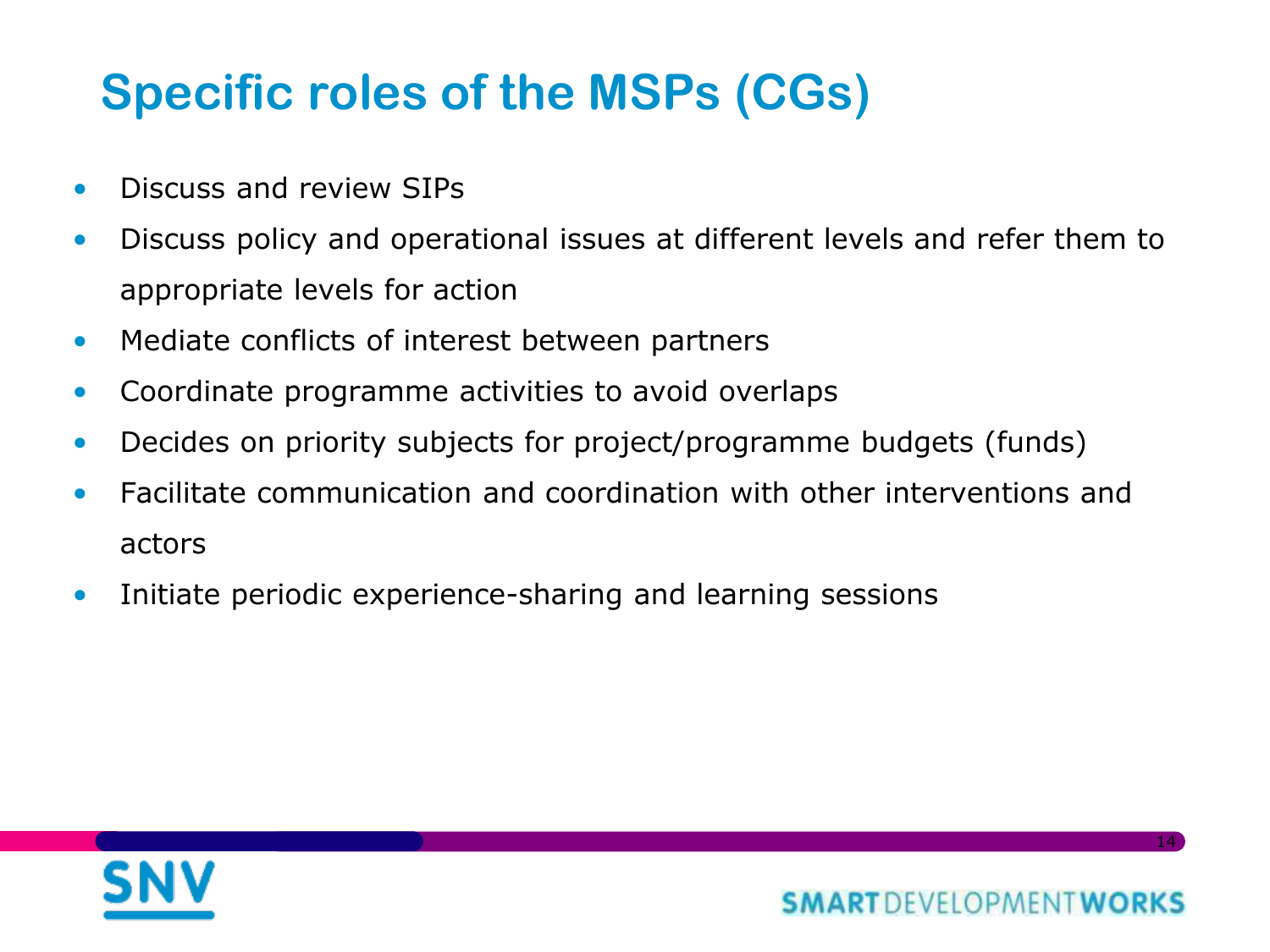## Executive committee: roles and responsibilities

- Is accountable to the larger MSP (CG)
- Meets for concept notes appraisal two weeks before MSP meetings
- Evaluate submitted concept notes based on the funds approval guidelines and communicate results
	- to SNV if approved, and
	- **to the proponent if rejected**
- When need arises, should appeal to SNV on clarification questions
- Report to the MSP (CG) on its activity on every CG meeting

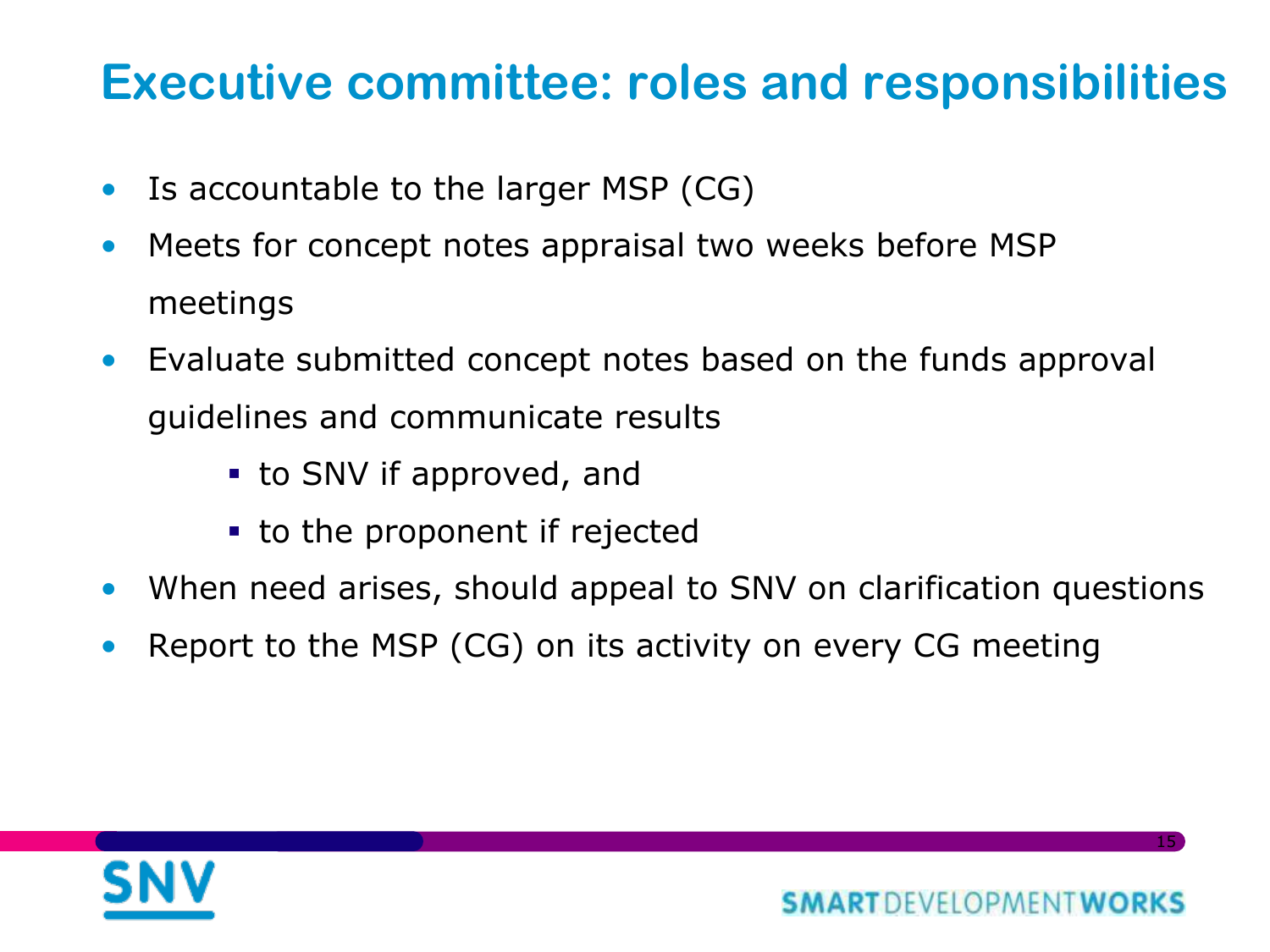#### Lessons

- **No blueprints exist** on how MSPs should induce change. Although it seems evident, change only occurs if the value chain stakeholders are willing to change. To induce change MSPs require contextual strategies.
- **Keep the momentum of what has been started:** Opportunities created in the CGs, how small they might appear, can function as a catalyst for further development of the sectors.
- **Find the champions:** Although MSPs offer a greater degree of flexibility and openness compared to traditional & hierarchical forms of governance, there should be leadership.
- **Minimize the number of participants:** At times when there are too many participants in the meetings, it is impossible to 'hear all stakeholders' voices'. In addition, it triggers high levels of rotation of noncontributing members.
- **Ensure embeddedness in the government**
- **Goal alignment is a continuous process**
- **Elaborate on the programme's Theory of Change**
- **Reach out to obstructing non-participating stakeholders:** MSPs are symbolic spaces to bridge divides among stakeholders, not to broaden them.



**SMARTDEVELOPMENTWORKS**